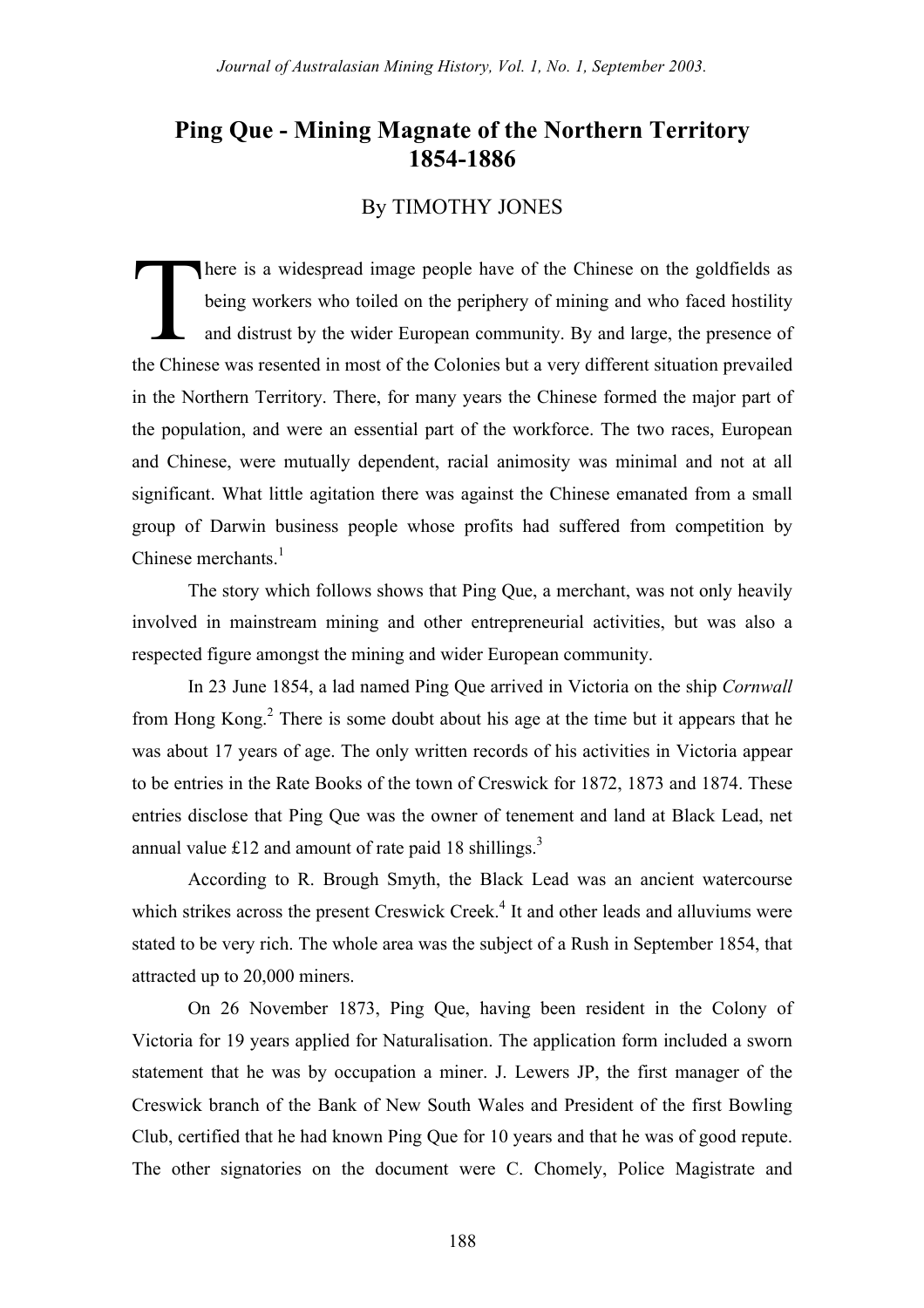Warden, and J. Martyr, Land Agent and early businessman, also Secretary of the Bowling Club.<sup>5</sup> It is significant that Ping Que was obviously well known and favourably regarded by the leading citizens of Creswick. Naturalisation was granted by G.F. Bowen, Governor of Victoria, on 18 December 1873.<sup>6</sup>

The conclusion to be drawn from this limited information is that Ping Que had been a successful miner, that he had spent most if not all his time at Creswick since he arrived in Victoria and that he was an important member of the merchant class. It seems likely that his forbears in Canton were of the merchant class. Another Chinese merchant, resident in Creswick at the time was Lee Hang Gong who later moved to the Northern Territory where he became a mining magnate, mainly by mining tin. There seems little doubt that he was friendly with Ping Que.

 Ping Que decided to move to the Northern Territory and arrived in Darwin from Adelaide on the *Claude Hamilton* on 24 April 1875.<sup>7</sup> The local newspaper published a letter of thanks to the captain of the *Claude Hamilton* for his seamanship on his first voyage to Darwin up the Queensland coast, $\delta$  this letter being signed by several of the passengers including Ping Que and Adam Johns, the latter later to become a well known and highly respected prospector. According to the shipping notes at the time, Ping Que travelled Steerage, while all other signatories to the letter travelled Saloon class. One conclusion is that it was during this voyage that a friendship developed between Adam Johns and Ping Que that lasted until the death of the latter. It seems that Ping Que wasted no time in proceeding to the gold country, or 'the reefs' as it was then known. 'Off to the reefs' conjures up a vision of Ping Que and his small group of indentured labourers or 'coolies' as they were then known proceeding along the track to the goldbearing country. There was no road as such, only a bush track but along this quite a number of hotels had appeared. Ping Que most likely rode a horse whilst the coolies walked, carrying their possessions and other items on their backs for the 110 or so miles to their destination. This was the normal means of travel for the coolie class.

Ping Que set himself up with quarters and a store at Union Reefs where a number of European miners had established claims. The Chinese have a term called *guanshi,* which means 'connections' and there is ample evidence that Ping Que had plenty. It is likely, if not probable, that word had reached him in Creswick of Adam Johns' and Phil Saunders' discovery of a reef at Union Reefs that yielded 70 ounces to the ton. Profits were considerable, sufficient to enable Adam Johns to purchase and erect a battery.<sup>9</sup>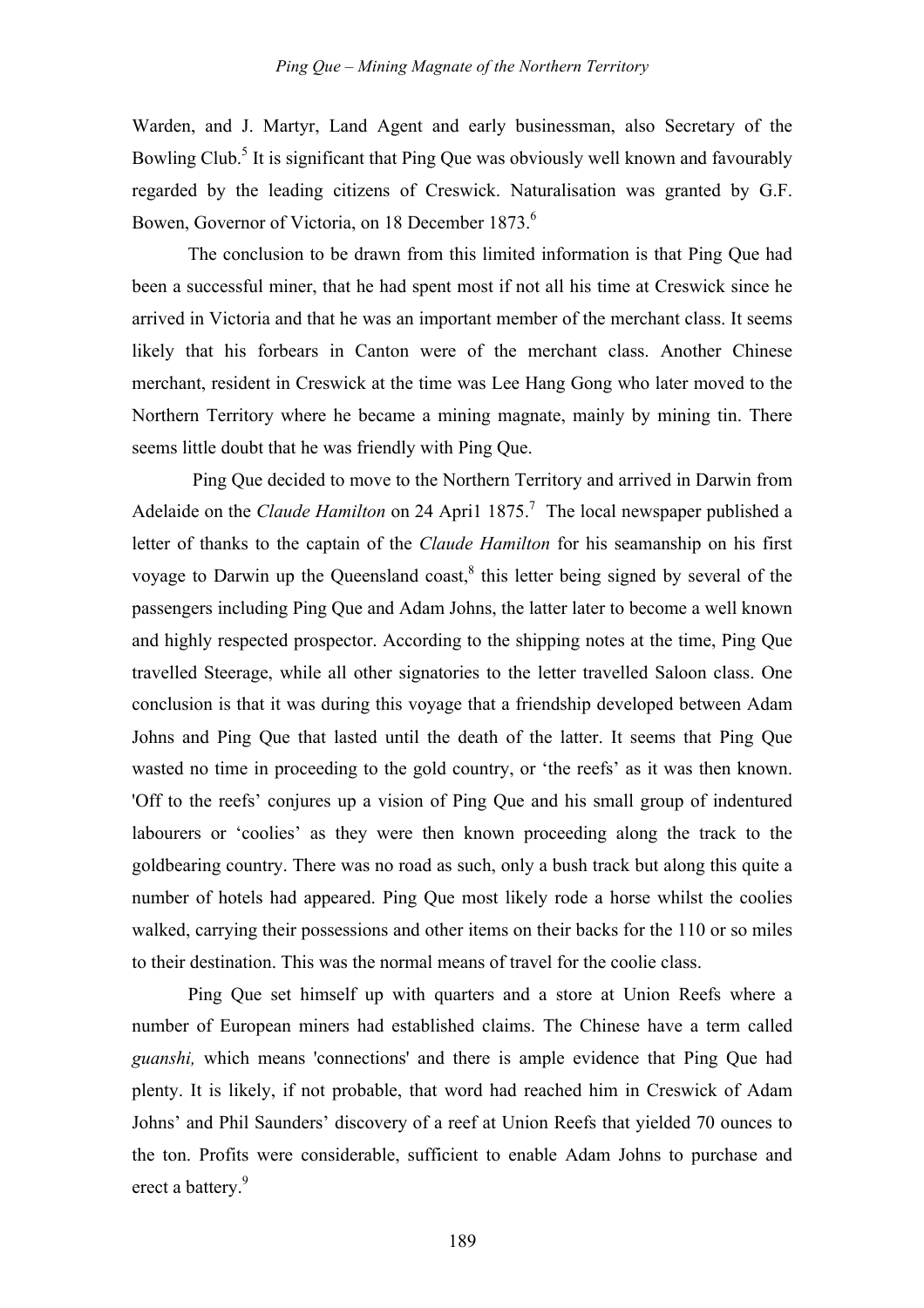#### *Timothy Jones*

It was not long before Ping Que commenced mining at Union Reefs. According to Chief Warden Plunkett, in August 1875 there were 'half a dozen coolies working at quartz mining'. As the 173 Chinese coolies imported by the government in August 1874 were bound to serve wherever directed for two years it is a reasonable conclusion that the coolies referred to by Plunkett were brought up to the Territory by Ping Que and were bound to him under arrangements peculiar to the Chinese at the time .

In May 1876 John Knight, the new Mining Warden visited the Union and inspected all the claims. His report to the Government Resident said *inter alia*:

Lambert Smith and Ping Que are now the principal workers at the Union and are turning out a fair quantity of stone. They pay their coolies one pound and provisions. Ping Que manages his countrymen very well and works them to make his mining pay which is more than can be said of other employers of coolies. He added, The most enterprising miner in this district (the Union) is Ping Que, an intelligent Chinaman who speaks good English. He employs about fourteen coolies.<sup>10</sup>

The Chinese merchant, or storekeeper, was much more closely involved with his workforce than his European counterpart. His store supplied his labourers with all their necessities; anything from picks and shovels to fowls, rice, opium and rice wine in stoneware flasks. In many cases the labourers were bound to the merchant by contract. He bought their gold at something less than the official price and required them to buy their provisions and other items from his store. When the labourers fell on hard times the merchant loaned them money at a high rate of interest which often had the effect of binding them to him for a long time. These arrangements reflected the universally accepted practices in China at the time. $11$ 

Initially Ping Que had a tribute at Claim No. 5 South Union (the term 'tribute' means that the miner who worked the claim paid the owner a percentage of the value of gold won.) He certainly wasted no time as in August 1875 he had 30 tons crushed at Adam John' battery.<sup>12</sup> He then joined forces with Lambert Smith, another of the independent white miners, to work a claim at No. 3 North Union with nine coolies. After a few tribute crushings, Ping Que decided to start working on his own account. The Union correspondent of the *Northern Territory Times* said:

Ping Que's party deserve great credit for energy and perseverance and it is time that fortune smiled more favourably upon them. They have tried several claims on tribute and have not been successful although the coolies employed took out large quantities of stone. They tried No 3 North for two or three months at a loss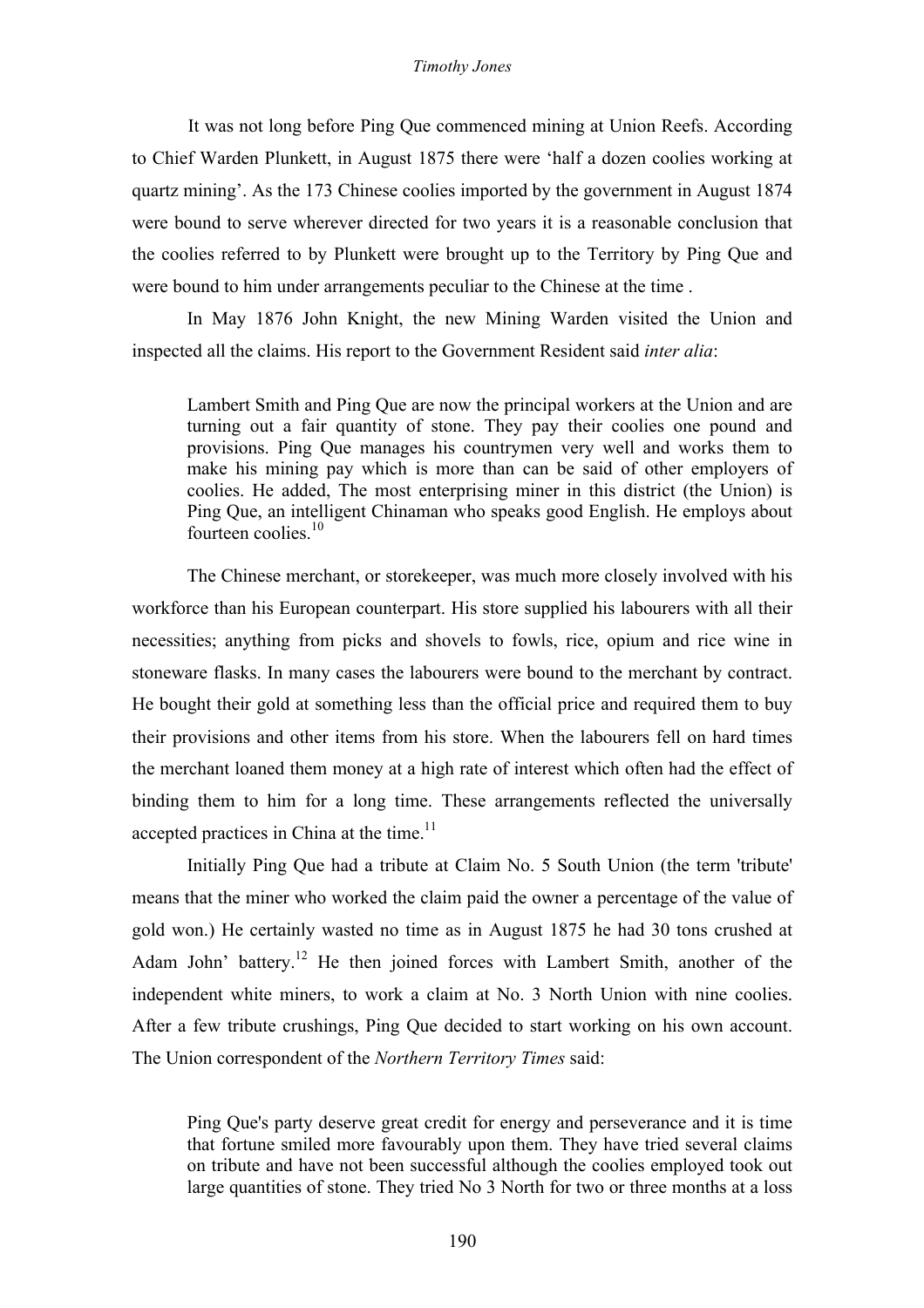of 3 or 4 hundred pounds. The stone raised on No 5 South for the first two months did not pay more than carting and crushing but they seem determined to stick to it and I understand they have taken No 2 South. I believe that if Ping Que could get any run of stone to turn out even a steady ounce he would employ all the coolies in the Territory.<sup>13</sup>

Ping Que's fortunes did improve early in 1877. Adam Johns crushed 107 tons for him from No. 5 Lady Alice for 135 ounces of gold and in the following months he consistently obtained returns of over an ounce to the ton.<sup>14</sup> Newspaper reports disclose that he was working five separate claims and on one, No. 5 South Union, he had 15 coolies working three shifts, with a shaft 140 feet deep (42.7 metres) put down at a cost of £360. The stone was raised with a horse whim ( an ancient mining device whereby a horse travelling a circular path turned a drum to which a rope was attached). This seems to have been the only machinery in use at the time. With pick and shovel 400 tons of ore were delivered to Adam Johns' battery during a four-week period in July and August 1877. The yield was 227 ounces of gold. A phenomenal crushing from another claim was 230 ounces from 20 tons.<sup>15</sup> Operations were now on such a scale that more labour was needed, so in May 1877 Ping Que went to Singapore and engaged coolies on his own account. On reporting this at the time, Adam Johns referred to Ping Que as, 'The whitest man in the Territory'.<sup>16</sup>

At the same time, Warden Knight, reporting a perceived labour shortage on the goldfields, stated that at least another 100 coolies could be profitably employed. He went on to say,

In obtaining these men, I would avoid the gilt-edged paraphernalia that surrounded the previous shipment and which cost about 30 pounds a head. I simply propose that Mr Ping Que, the most enterprising miner in the Territory, be engaged to go to Singapore to select say fifty suitable men, giving them a free passage, provided by the Government, on condition of their signing an undertaking to repay the amount in monthly instalments of one pound, to be deducted from the wages due to them from any employer.<sup>17</sup>

During 1877 and 1878, Ping Que had consistent returns of at least one ounce of gold to the ton, at times much more. He had leases of his own, joint ventures with Tennant and other Europeans and indeed was so busy supervising his interests that he found it necessary to tribute some leases to lesser merchants such as Chew Fong and Ching Yok Sing.<sup>18</sup>

When Mr. Knight took up duty as Warden of Goldfields he decided to set up a Miners Hospital in a vacant hotel building and called for subscriptions, Ping Que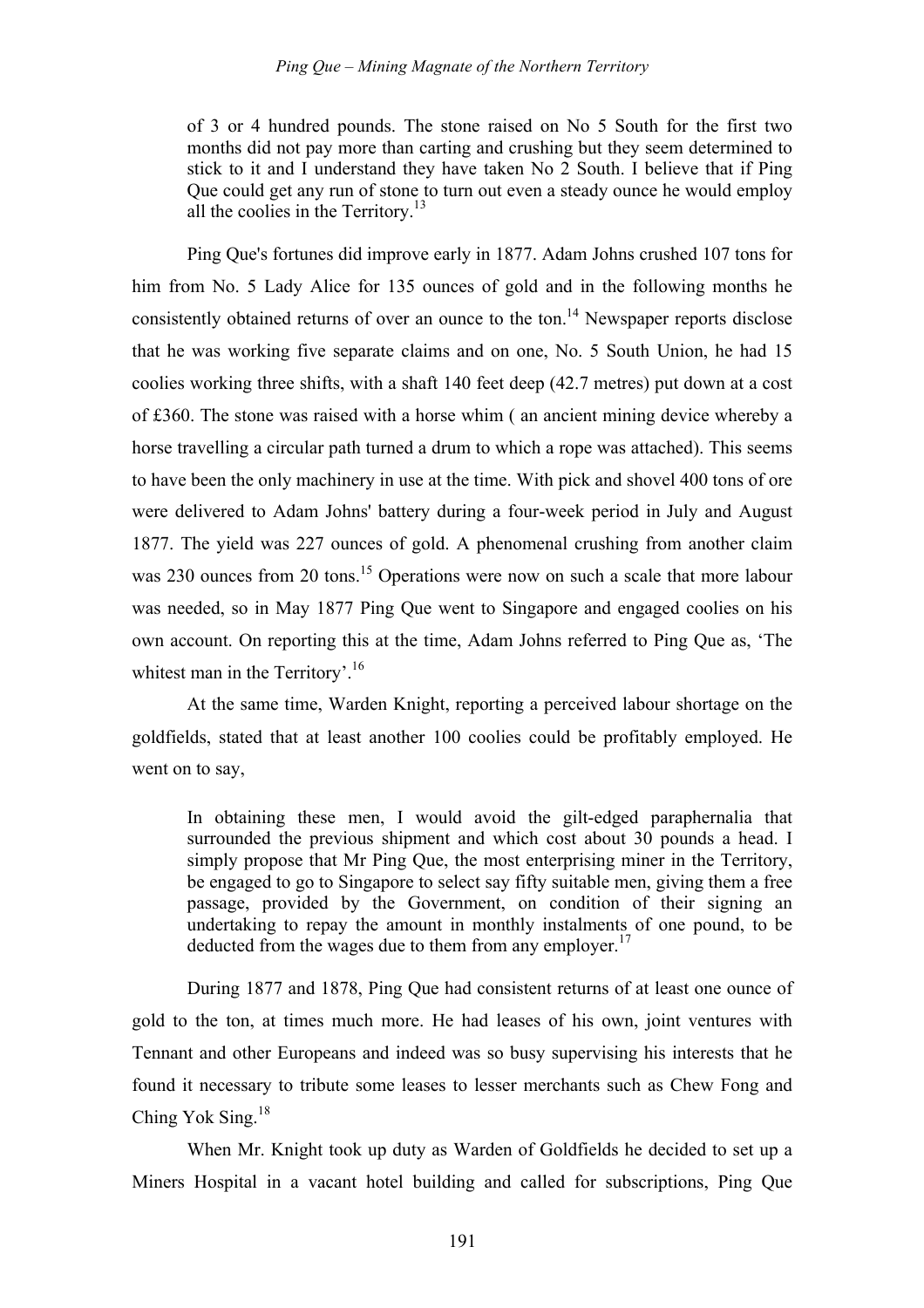headed the list with £5; Chew Fong gave ten shillings. Other merchants subscribed, as well as several coolies who gave one shilling each. The *Northern Territory Times*  published the list of subscriptions in its issue of 1877 and this seems to be an almost complete list of miners on the goldfields at the time.<sup>19</sup> The Union Reefs are shown as having 14 Europeans and 2 Chinese merchants. Ping Que was friendly with Knight and seemingly popular with most if not all the European miners. He had a good intelligence service. When in 1878 the government was considering the imposition of customs duties on a range of items including opium, he received a telegram from Loo Koul, a merchant in Darwin, 'Stand firm on opium'.<sup>20</sup> Late that year when the white teamsters' charges for freight to the goldfields soared to £45 a ton and higher, Ping Que learned that on their own initiative, 20 coolies had carried one ton of freight to Southport and had completed the round trip in 10 days. He immediately despatched 100 of his own men to do the same thing, which action shocked the white teamsters into reducing their rates to an acceptable level. $^{21}$ 

Late in 1878 Ping Que heard of a new find at a place called The Driffield, about 40 miles from Pine Creek where he joined forces with J. W. Tennant to work it. Somewhere between one and two hundred Chinese were engaged, the terms being that equipment and rations would be provided until they found payable gold. *The Northern Territory Times* reported the departure of the caravan for the Driffield:

Hundreds of Chinamen could be observed flitting from tent to tent, tying baggage on, securing water bags and massing all things ready for their long journey. The line moved off at 12. First came 20 horses heavily loaded with well filled pack saddles, next came about 100 Chinamen in single file each carrying 140 pounds on their bamboo sticks, following them came the boss, Mr Ping Que and on his left the Superintendent, Mr J W Tennant, both surrounded with four servants, bearing umbrellas and cowtails and close in the rear a fife and drum band consisting of a man and a boy with a picolo and drum. There was a solemnity about the procession, almost funereal. $^{22}$ 

On arrival at the Driffield the men were set to work stockpiling washdirt. The country was very dry, the nearest drinking water being at a waterhole a mile distant from the camp. In this way several weeks went by until the rains came. Gold panning began and it quickly became apparent that apart from a few small patches the field was very poor and unpayable. There was no option for the unfortunate Ping Que and Tennant but to return to the Union with what stores remained. By then the 'wet' had set in and no teamster would attempt the trip. The only means of transport was some 50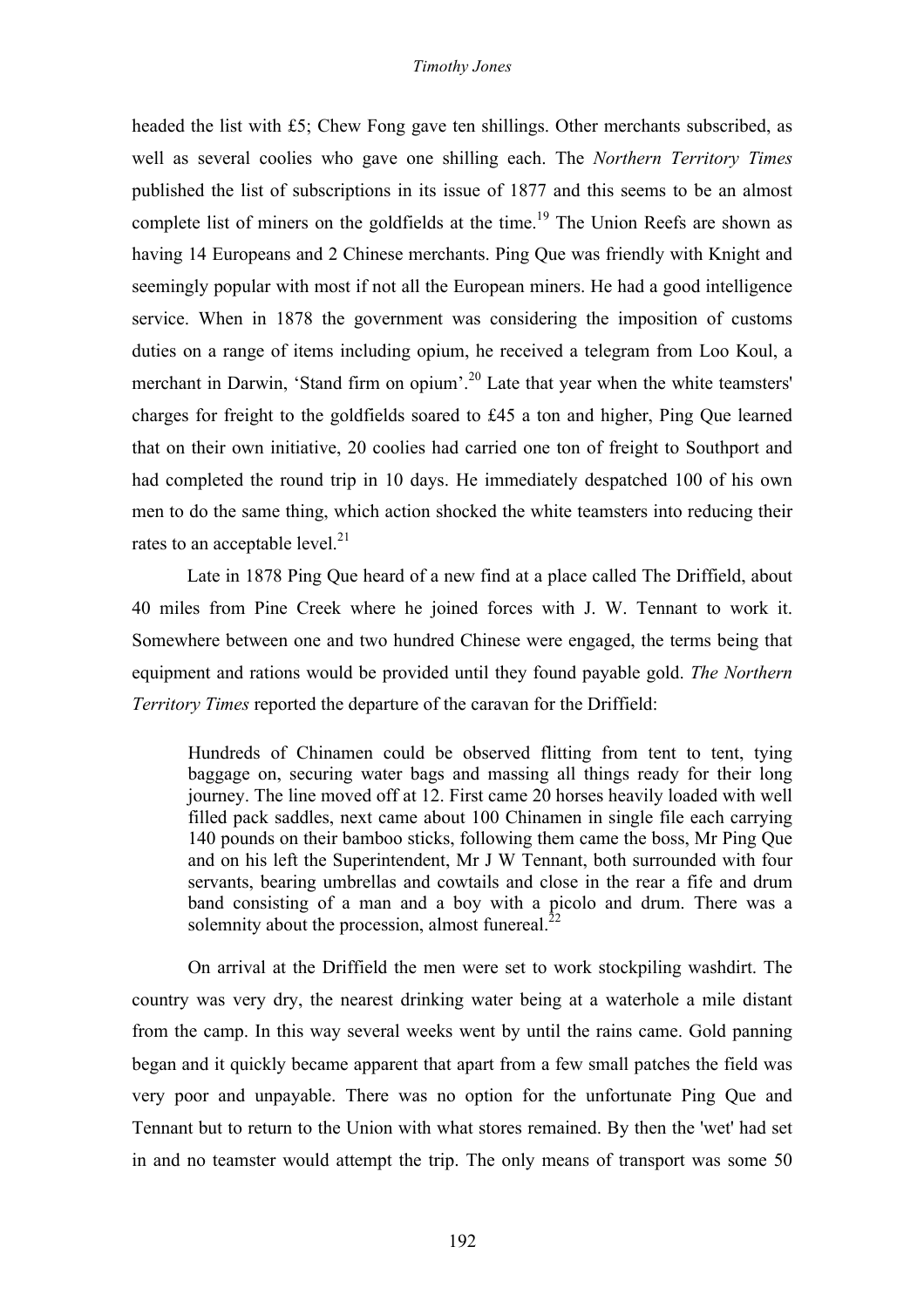Chinese and eight horses, so they loaded and set off. All creeks were in flood and the track a quagmire but they eventually reached the Cullen River where they camped. During the night there was a storm of unprecedented violence, the river rose some twenty feet and washed away practically all of Ping Que's stores including some tons of rice. The venture had turned into a disaster with high cartage costs and wages, with no gold of consequence and loss of profit on the stores which would have been sold to the men.<sup>23</sup> This was one of the very few, possibly the only business activity of Ping Que that ended up a failure.

In March 1879, Ping Que and Tennant purchased 600 head of cattle and engaged a slaughterman. The availability of fresh beef for the goldfields population was very popular and no doubt profitable to the joint venturers.

In June 1879 four Chinese were accused of stealing washdirt worth £86 being the property of Ah Kow and Chin Hi at the Chinaman's Rush, Ping Que having given a letter to the police about the matter. The prisoners let it be known that if Ping Que came they would shoot him. Found guilty, they were sentenced to 18 months prison with hard labour.<sup>24</sup> Soon after this, Ping Que departed on a holiday, presumably to China. The only evidence of his absence from the Territory on this and subsequent occasions is the appearance of a notice in the advertising columns of the *Northern Territory Times.* The first example being in form of a written statement:

I the undersigned have Appointed Ah Soey my agent in Palmerston to collect all monies Due to me and his receipt for the Same will be sufficient discharge. Ping Que Palmerston 14<sup>th</sup> June 1879<sup>25</sup>

In August of that year Ping Que was back at the Union and resumed work on No. 5 South, which he had purchased from the Curator of Deceased Estates for £175. Twenty hands were employed on the lease, 900 tons of stone were raised but gold recovered went only 13 pennyweights, thus only marginally payable - a disappointing result for a great deal of work. Ping Que went overseas again for a few months, presumably to China.

On his return Ping Que moved his operations and workforce to Pine Creek where a rich leader yielded two ounces to the ton. He had another phenomenally rich crushing through the John Bull Battery, which resulted in 216 ounces from two tons.<sup>26</sup> Apart from his extensive mining operations, Ping Que constructed sheep pens and slaughtering yards and then in May 1880 joined his friend J.W. Tennant in the purchase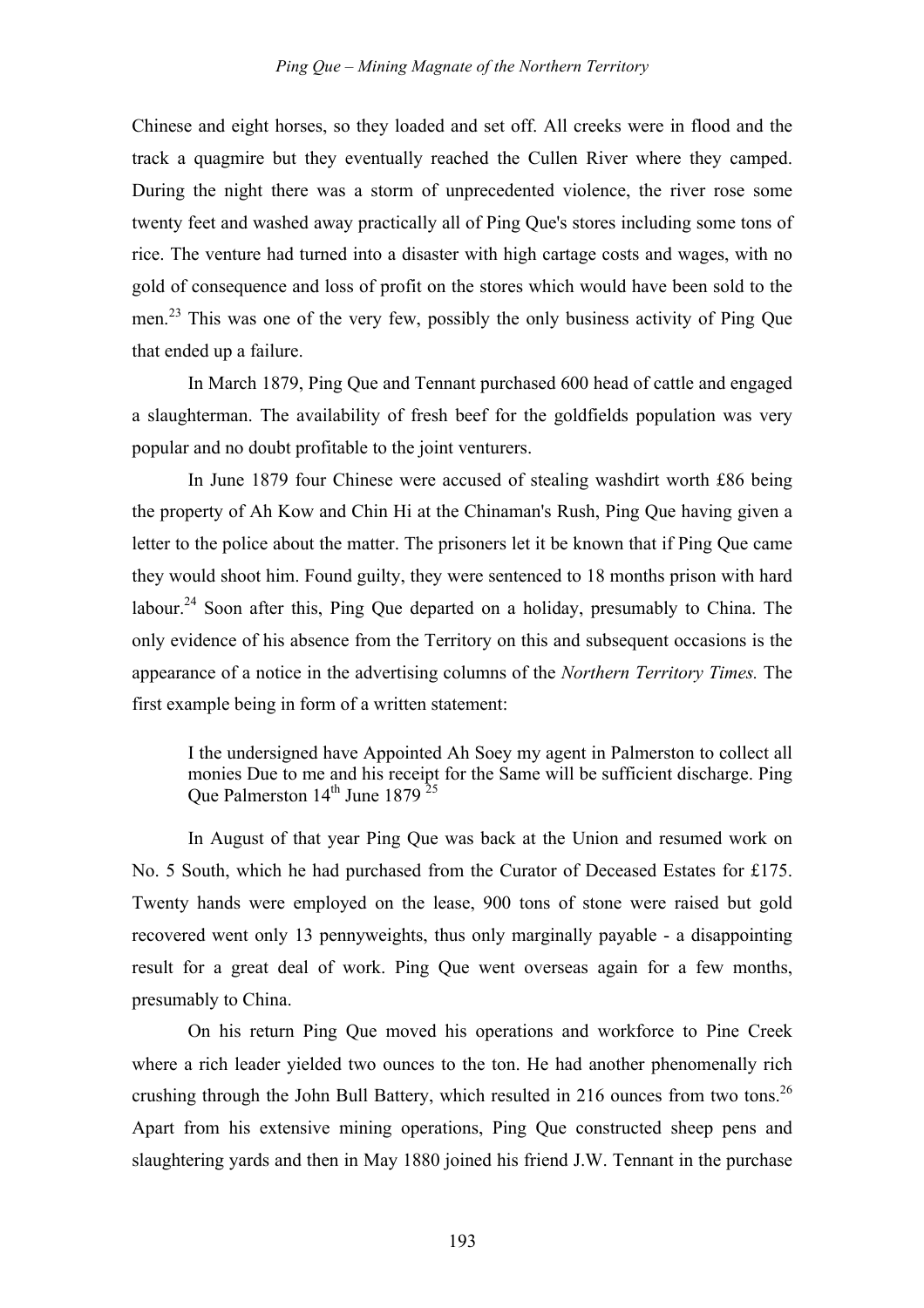#### *Timothy Jones*

of the Pine Creek Hotel, the former taking over the management.

In addition to his wide range of mining and other entrepreneurial pursuits, Ping Que played a prominent part in settling a dispute at the new Margaret River diggings. Macao men pegged claims and the same evening Hong Kong men overpegged and on one claim found a piece of quartz which was stated to hold about 150 ounces of gold. The Warden was sent for but could not be found and all agreed to wait until he arrived. Ping Que appeared for the Cantonese and Tommy Ah Sin for the Macaos. Ping Que managed to interview the Warden first and proceeded with him to the ground. At the stroke of ten a court was held. Ping Que assembled his men, evidence was heard and the decision given in favour of the Cantonese, to be settled by a 'scramble.' The defendants then appeared led by Tommy Ah Sin who asserted that he knew nothing of the court being held and had received no notice of the time and place of the hearing. He went on to say that to decide a case without the knowledge of the defendants was more like Chinese than English law and that he knew as much about mining as Ping Que or the Warden.

A fight then broke out in which picks, shovels, and sticks were freely used and a number of men injured. The sole trooper was powerless in a situation where he was surrounded by about 500 enraged Chinese. A Chinese squabble then took place in which Ping Que did most of the talking and the Chinese settled the matter between themselves without regard to the Warden's previous decision. A correspondent observed, 'I think the Warden rather liked that'.<sup>27</sup>

In October 1880 Ping Que gave evidence in a court case when an ex-trooper was charged by the Southport Postmaster of stealing five parcels of gold from the Post Office. He said, 'I am a storekeeper, lately of the Union. I posted a parcel of gold on 5th of July. The weight was about 38 ounces, alluvial gold. The gold picked out is a portion of mine. I can swear to my gold and this is the inside wrapper of it'. The jury found the ex-trooper guilty. And sentenced him to seven years imprisonment.<sup>28</sup>

In mid 1881 there was a new Rush to a place that became known as 'Saunders Rush'. Of this Ping Que told W. D'Arcy Uhr, correspondent to the *Northern Territory Times*, that over 150 Chinamen obtained nine to ten ounces in a week and that many were earning £1 a day. The gully carried gold the whole width of a flat, 30 yards (27 metres) down to 200 yards (183 metres), sinking being from four to five feet (1.2 to 1.5 metres).<sup>29</sup> No doubt Ping Que derived wealth from the field but late that year he departed for a year's holiday in China. During his absence Johnston and Williams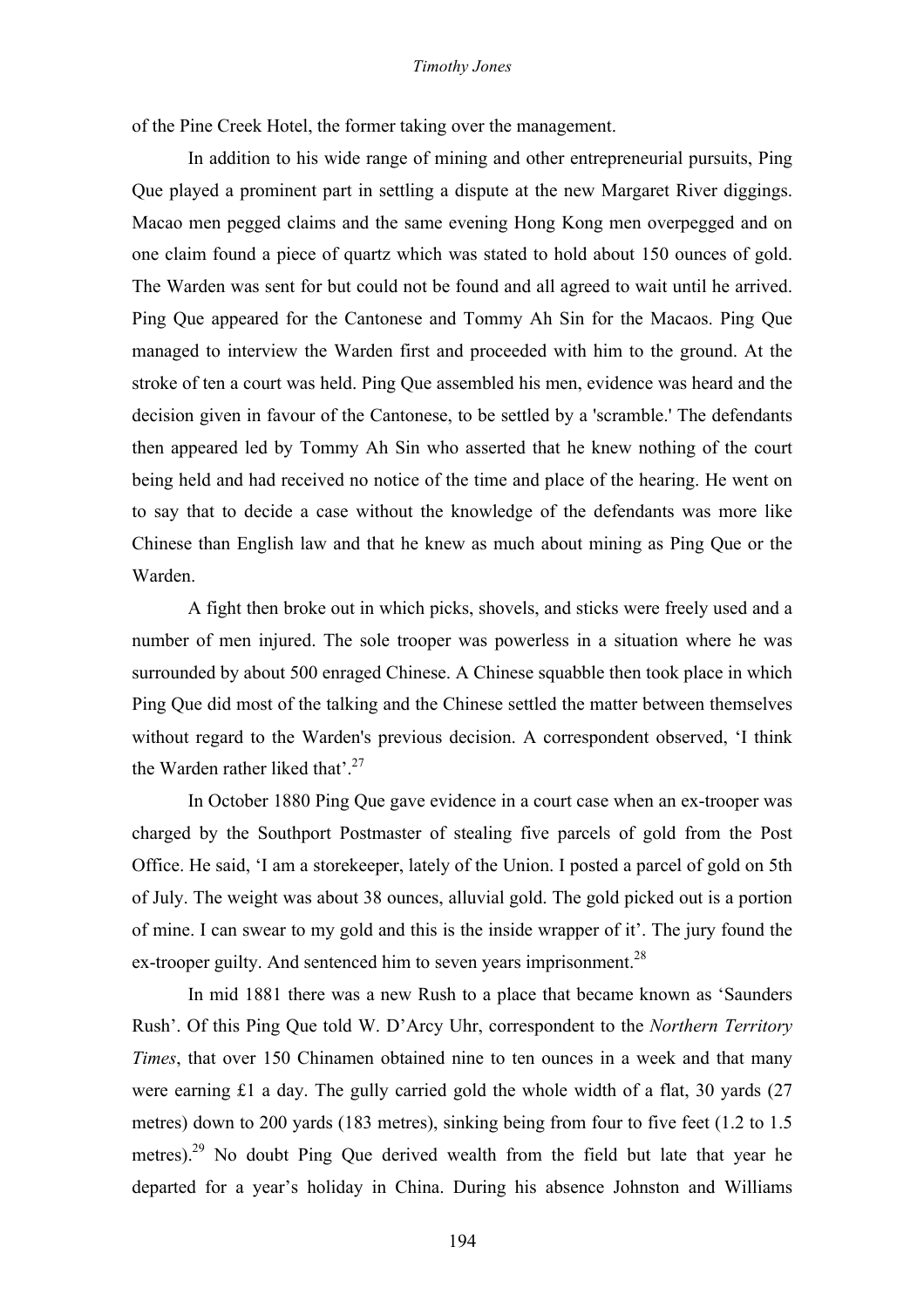applied to be put in possession of the claim known as Ping Que's at the Margaret on the grounds that the claim was not being worked in a *bona fide* manner. Bon Chow, as Ping Que's partner, proved he had men working on the claim, or rather, had men engaged whom he supposed were working there but these men, unknown to him, were working elsewhere. The Warden ruled that the owner should see that a fair amount of work was done. In lieu of forfeiting the claim he inflicted a fine of  $£5^{30}$ 

Ping Que's activities seem to have reached a peak in 1883. He had mining claims of his own, or tributed on land extending from Pine Creek to the Union, Margaret River and Saunders Rush. He also had a close working relationship with W.G. Griffiths, for whom he managed several claims and several joint ventures with some of the leading prospectors of the time, such as Adam Johns. His principal claim was No. 5 South Union, an area of 20 acres where he regularly employed 60 or more men. At Pine Creek he owned the old Telegraph claim where one crushing gave 255 ounces from 9 tons. He made at least one trip to New South Wales in the early 1880s and returned with more indentured labour  $31$ 

As a citizen Ping Que was active in ways quite distinct from mining. He was a committee member of the Port Darwin Camp Progress Association and in June 1882 attended a public meeting called to consider the best means of suppressing future outrages by natives and being particularly concerned to see action taken on the recent murders of Chinese teamsters at Black Flat. In his address Ping Que said, 'It was high time some effectual means were taken to deal with offences committed by the blacks, in some cases right at our doors as instance a case in point two years ago when a party of Chinese packers were assaulted and robbed close to Southport'. He then offered to give £20 towards the fitting out of a party to punish the natives. J.W. Lawrie then moved, 'That a party be at once formed of volunteers and black trackers to follow and punish the tribe concerned and that the government be requested to allow a trooper to attend the party'. The matter was seconded by Ping Que and carried without dissent.<sup>32</sup>

Probably the best recognition of Ping Que's standing with the European mining community was his appointment, under the Northern Territory Gold Mining Act of 1873, as a member of the Mining Board; along with such other well-known and respected members of the mining community as Olaf Jensen of Pine Creek, W.K. Griffiths of Port Darwin Camp and D.B. Tennant of the 12 - mile. The appointment was notified in the *Northern Territory Times* of 1 September 1883.

During the first few months of 1883, a Parliamentary delegation visited the Territory.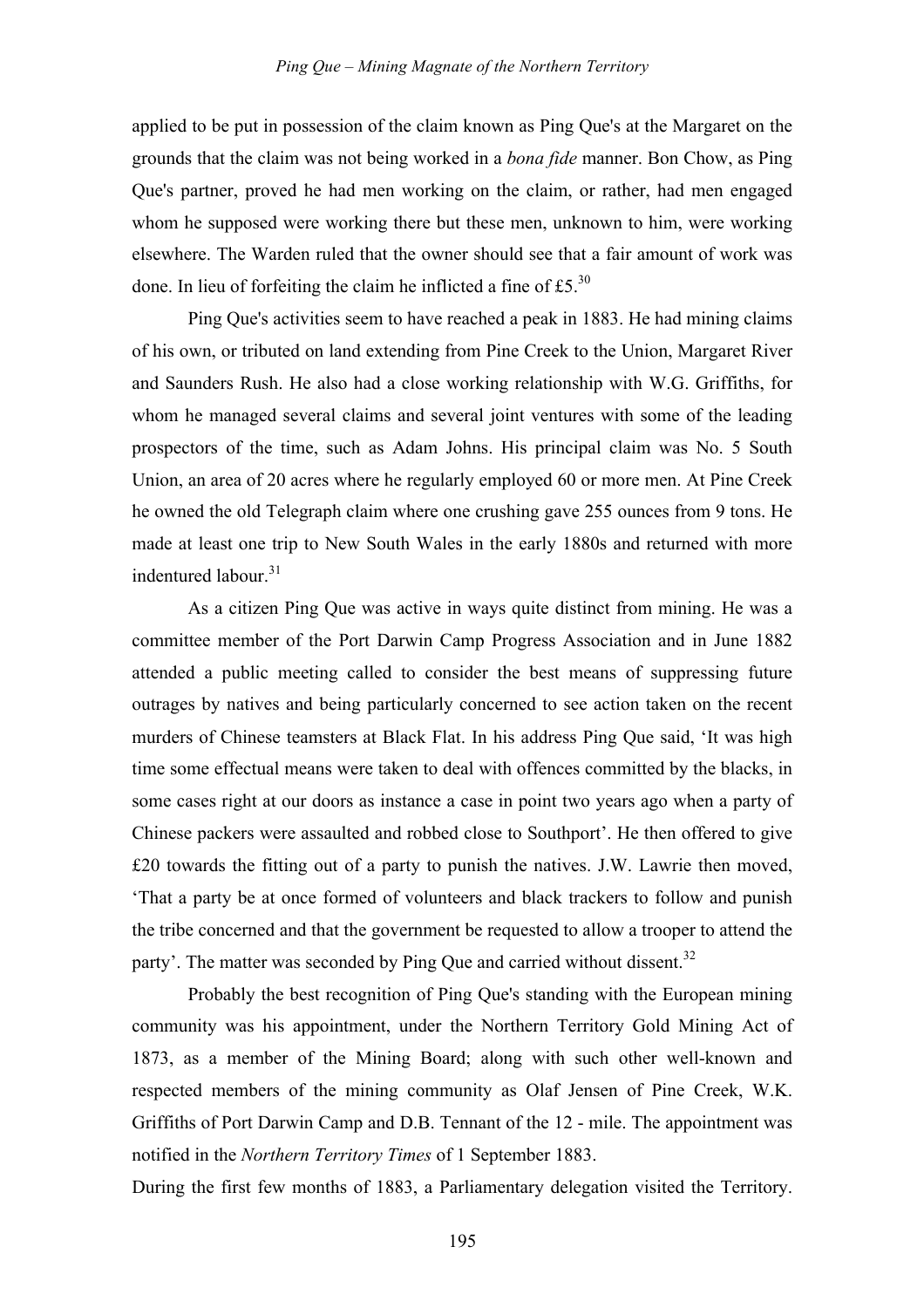#### *Timothy Jones*

This was the subject of a book by W.J. (later Sir William) Sowden. Who referred to the Union Reefs where noted:

The principal store is owned by Ping Que who seems to be a Napoleon amongst his countrymen. He is by far I believe the largest employer of their labour on the Territorean goldfields. Ping Que is a practical miner himself having worked and taken his place with Europeans of all description of mining both in Victoria and New Zealand.<sup>33</sup> He is as superior to the herd with which he is surrounded as it is possible to be and l found him during my visit both intelligent and obliging and fully alive to the importance of having the rich reefs in the neighbourhood examined and reported on in the public press.<sup>34</sup>

Writing on the Union in general, Sowden stated:

So rich has been this goldfield - alluvial and quartz - that (I have it on unquestionable authority) Ping Que alone has bought and sent home half a ton of gold from it and its surroundings. A once flourishing township has dwindled down to about a dozen Chinese bark and bamboo habitations and a store or two. The party entered one belonging to the famous Ping Que, and were received with fully celestial etiquette by a sleek, well fleshed intelligent Comprador who obsequiously weighed the gold specimens the Minister brought, and showed that he had his own ideas respecting gold weighing. No 5 South is the celebrated Ping Quee's (sic) and the deepest on the Union, 200 feet. At that depth no water or mundic has been reached.

On Ping Que's reef at the Margaret his 3 Chinamen got 500 pounds worth of gold from one bucket of stone a few days before our visit.

I had a most interesting interview with a most intelligent Chinese merchant at the Margaret - Quong Wing Chong, second only in wealth and power to the almighty Ping Que.<sup>35</sup>

In October 1883 fortune again smiled on Ping Que. Harry Roberts and his mate discovered gold at a place that was later known as the Eureka mine. They sold it to Ping Que who obtained 1,000 ounces of gold from it, all alluvial. His other mining operations continued to be successful. In 1884 he was granted a publican's licence for Union Reefs and then went overseas again.

On his return to the Territory in November 1884, Ping Que applied to the South Australian Government for naturalisation, possibly believing that such was required by each separate Australian colony. He of course, already held Victorian naturalisation. Adam Johns JP countersigned the application form, while Mr. Knight wrote out the words of the required oath that was then sworn and signed by Ping Que.<sup>36</sup>

From the end of 1884 Ping Que is rarely mentioned in the *Northern Territory Times.* He was absent, presumably in China in February, July and August 1885. After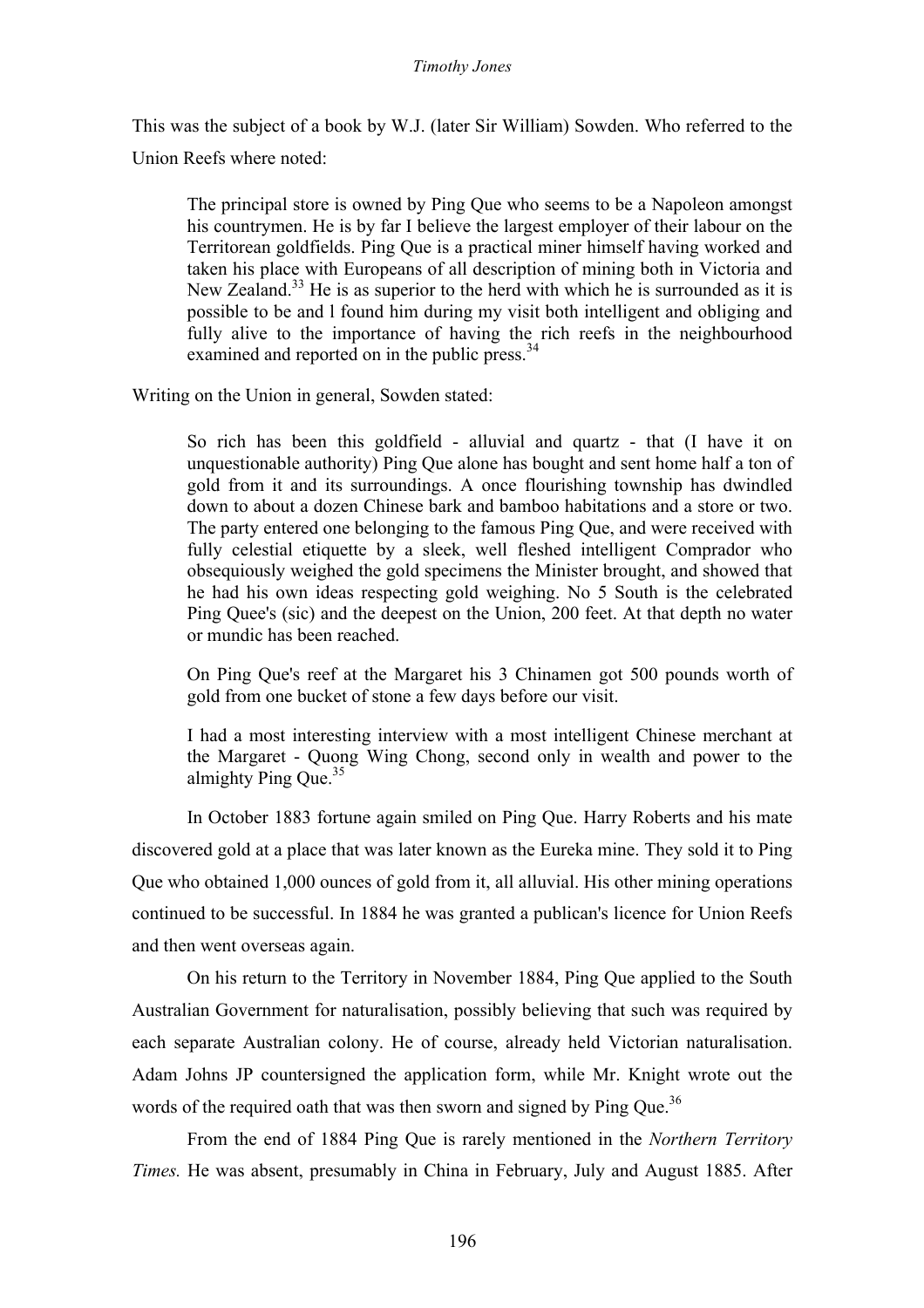his return in November 1885, he sued Goon Sow for £27, the value of three pigs destroyed by the defendant. The case was non-suited. Goon Sow then sued Ping Que for £72, being value of produce destroyed by the defendant's pigs. Verdict for plaintiff was one shilling.37

Ping Que returned from another visit to China in December 1885 and was immediately consulted by Government Resident Parsons about likely future trends in Chinese immigration to the Territory.<sup>38</sup> His answer later proved remarkably correct. He departed for China again in April 1886. The following month, news was received by the ship *Taiwan* of his death in China. This led to public expressions of sorrow. The *Northern Territory Times* published a glowing Obituary, the first of a Chinese merchant to appear in its pages.

It is with sincere regret that we have heard of the death of Ping Que who was well known for twelve years in connection with mining enterprises on the Union Reefs. Many years of hard work and sterling pluck and enterprise earned for Ping Que the respect and goodwill of every Englishman with whom he was brought into contact. He was far and away the smartest mining man we have yet met in the Territory. Whether he was overseeing underground work or looking after a battery the work was always done heartily and well. Ping Que will be missed by many who have profited by his experience and advice. For ourselves, we can only express sorrow at the unexpected death of one of the pluckiest and straightest men it has been our lot to meet in the Northern Territory.<sup>39</sup>

As a recognised historical figure of significance Ping Que is the subject of an entry in volume 1 of the Northern Territory *Dictionary of Biography*.

### **Endnotes**

 $\overline{a}$ 

<sup>&</sup>lt;sup>1</sup> Barry McGowan, 'The Chinese of the Goldfields: A Case Study in Stereotypes and Historical Neglect', *Proceedings of the Australian Mining History Association Conferences 1997-2000,* Australian Mining

<sup>&</sup>lt;sup>2</sup> National Archives of Australia: Victorian Immigrants, A728, vol 1.<br><sup>3</sup> Rate Books for 1872, 1873 and 1874, Records of Creswick Historical Museum.<br><sup>4</sup> R. Brough Smyth. *The Goldfields and Mineral Districts of Victoria* 

<sup>1869.&</sup>lt;br><sup>5</sup> Heather Lay, Creswick Historical Museum, personal communication.<br><sup>6</sup> Victorian Naturalisations, A712 1873D16797, National Archives of Australia, Canberra [hereafter NAA].<br>
<sup>7</sup> Northern Territory Times. 24 April 1875.<br>
<sup>8</sup> Ibid.<br>
<sup>9</sup> John Lewis Diary, South Australian State Archives.<br>
<sup>10</sup> Northern Territory Times, 27 May 1876.<br>
<sup>11</sup> H.F. MacNair, *The Chinese Abroad* Commercial Press,